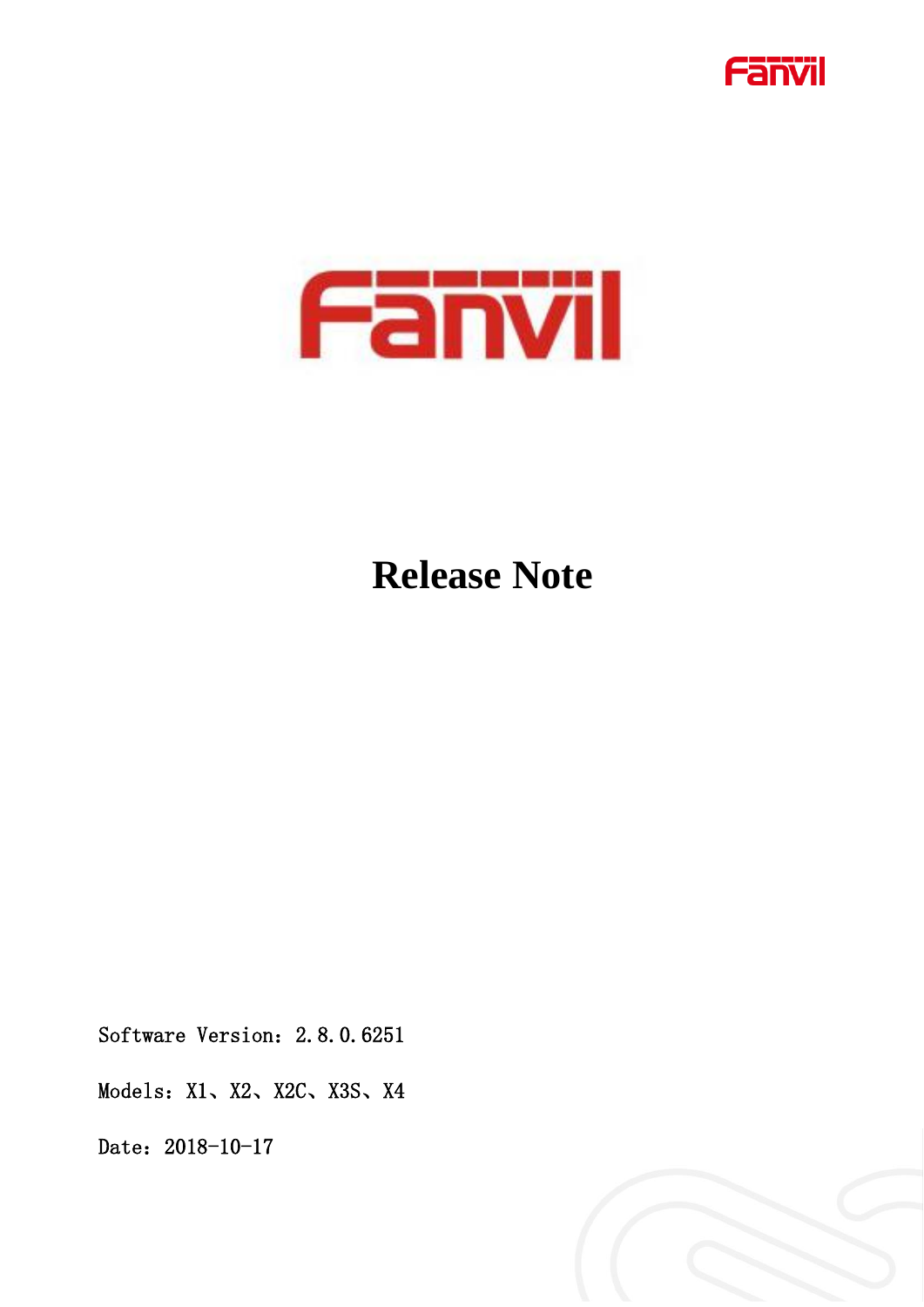

# **1** New Features

- 1. Added XML Browser type to DSSkey and SoftDsskey
- 2. Added pre-call Transfer call logs
- 3. Added call logs export function on web page
- 4. Added login error locking function on web page
- 5. Added function to clear call logs when user Agent Logoff
- 6. Added ptime configuration on web page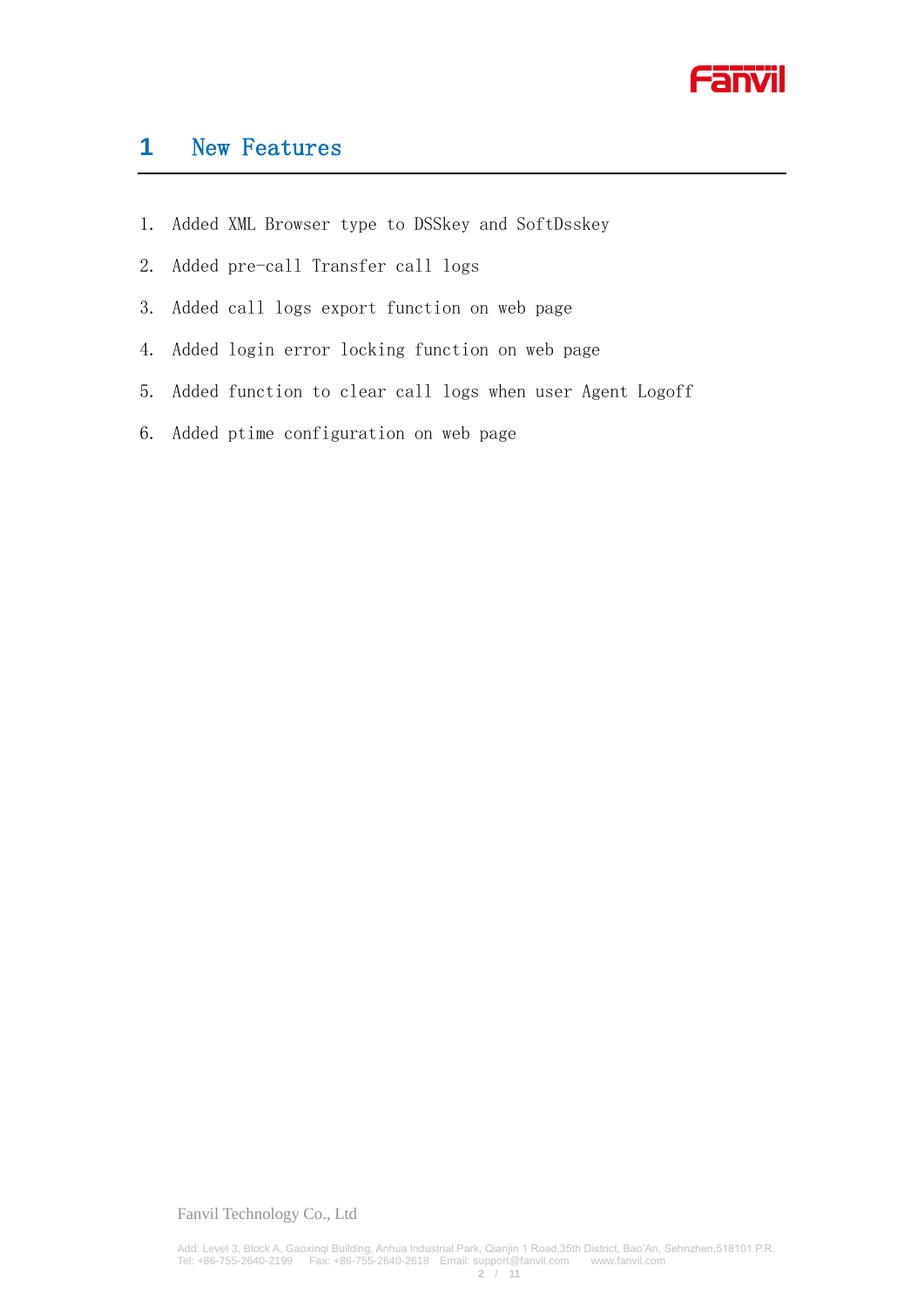

## **2 Optimization**

- 1. Optimized fast clicking on \* in Predial mode.
- 2. Extend the password encryption configuration parameters.
- 3. Optimized Transfer and Conference interface Call busy prompts.
- 4. Optimized LLDP vlan learning and restarting DHCP at DHCP run time.
- 5. Optimized the DND opening interface and returning to the standby interface.
- 6. Optimized caller IP display under Callwaiting mode.
- 7. Optimized display mode in call logs.
- 8. Optimized the search function of Internet phone book.
- 9. Optimized dialing support for fuzzy queries.
- 10. Optimized support for registering receipt of 301 redirects.
- 11. Remove RTP Encryption key configuration from web pages.
- 12. Remove NC configuration file.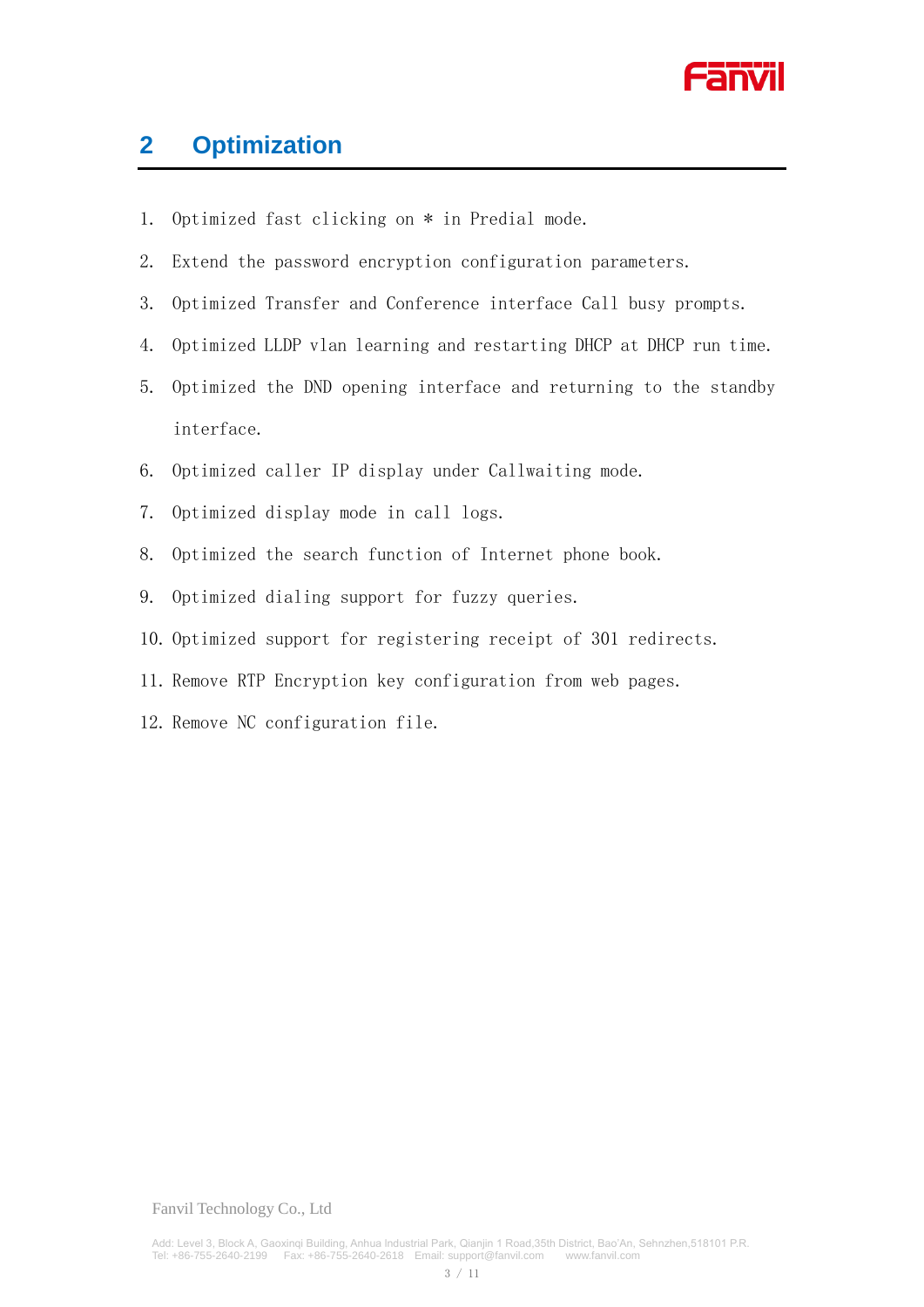

## **3 Bug Fixes**

- 1. Fixed the issue that TLS cannot register when the trust certificate is selected as default.
- 2. Fixed the issue that 3CX Provision upgrade local contact failed.
- 3. Fixed the error signalDSCP default value.
- 4. Fixed the issue that URL of the network phone book is too long and the parsing fails.
- 5. Fixed the issue that Active URI Numbers with "#" cannot be dialed.
- 6. Fixed the issue that the caller Broadsoft phone book will not be checked.
- 7. Fixed the issue that RecordStartRequest packet, which is sent when recording on the telephone, was lacking information of local\_number etc.
- 8. Fixed Auto Provision download phone book with memory leak.
- 9. Fixed XML Browser's Call List that cannot be accessed.
- 10. Fixed Free PBX down speech delay.
- 11. Fixed the caller id error during tripartite call.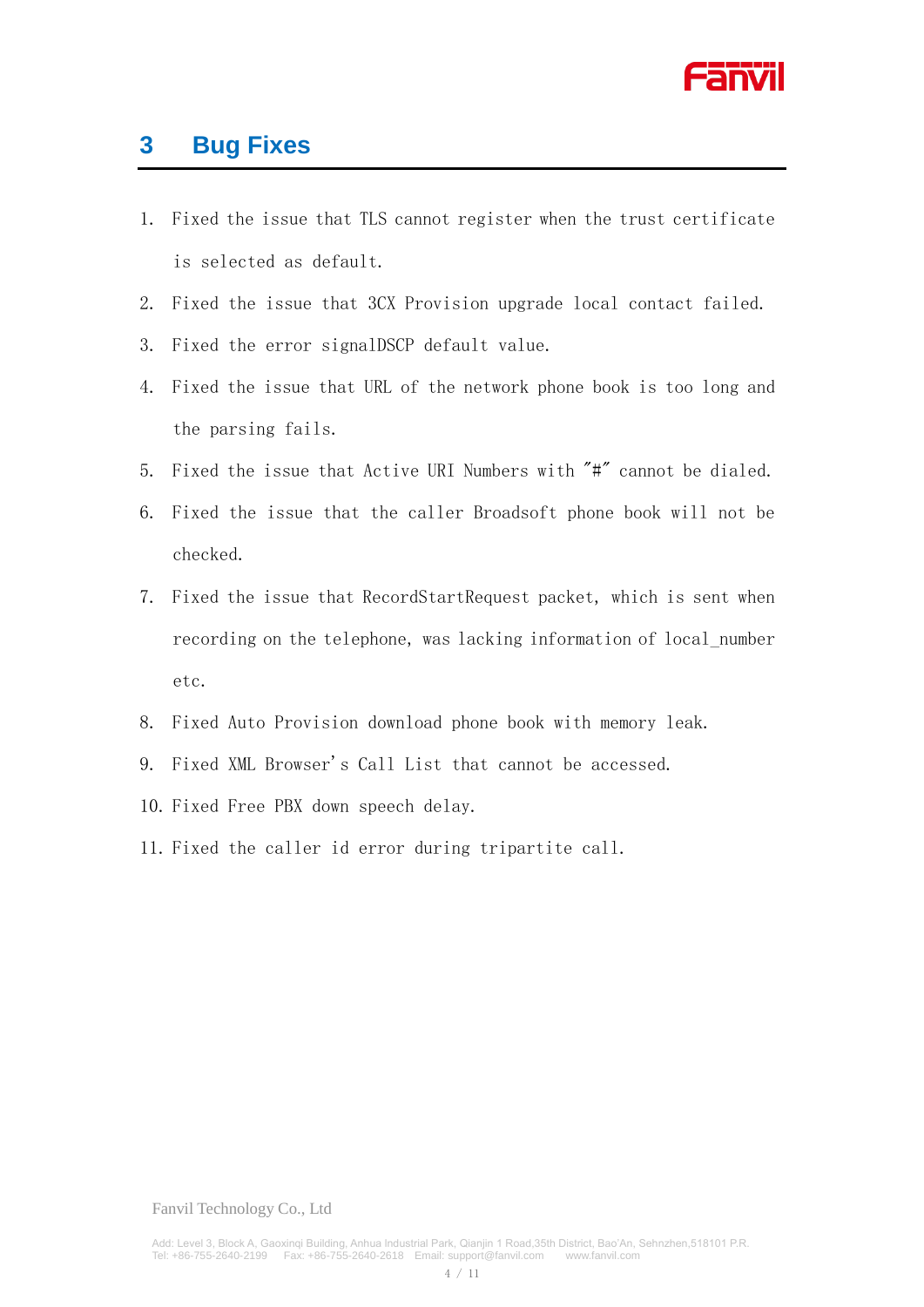

## **4 New Feature Descriptions**

#### 1. Added XML Browser type to DSSkey and SoftDsskey

Description: On the shortcut key web page, XML Browser type was added to DSSkey. Configure the corresponding URL in value and press the corresponding DSSkey on the phone to enter the corresponding interface and perform corresponding operations.

| ______<br>$\equiv$ X3S/X3SP $\equiv$ |                                                         |                                   |                                |                           |                                 |                  |                                            |
|--------------------------------------|---------------------------------------------------------|-----------------------------------|--------------------------------|---------------------------|---------------------------------|------------------|--------------------------------------------|
|                                      | <b>Function Key</b>                                     | Softkey                           |                                |                           |                                 |                  |                                            |
| > System                             |                                                         |                                   |                                |                           |                                 |                  |                                            |
| > Network                            | <b>Function Key Settings</b><br>Reset BLF Transfer Type |                                   | Make a New Call<br>$\mathbf v$ | Apply                     |                                 |                  |                                            |
| $>$ Line                             | Kev                                                     | <b>Type</b>                       | Name                           | Value                     | Subtype                         | <b>Line</b>      | PickUp Number                              |
|                                      | DSS Key 1-1                                             | XML Browser ▼                     |                                | http://admin:12           | $\pmb{\mathrm{v}}$<br>None      | Auto             | $\pmb{\mathrm{v}}$                         |
| > Phone settings                     | DSS Key 1-2                                             | Line<br>$\boldsymbol{\mathrm{v}}$ |                                |                           | $\overline{\mathbf{v}}$<br>None | SIP <sub>2</sub> | v                                          |
| > Phonebook                          |                                                         |                                   |                                | Apply                     |                                 |                  |                                            |
|                                      | <b>Programmable Key Settings</b>                        |                                   |                                |                           |                                 |                  |                                            |
| > Call logs                          | Key                                                     | <b>Desktop</b>                    | <b>Dialer</b>                  |                           | Calling                         |                  | <b>Desktop Long Pressed</b>                |
|                                      | Up                                                      | Call logs                         | Prev Line(Prev.) v<br>۷        |                           | Prev. Call                      | ۷                | <b>Status</b><br>$\boldsymbol{\mathrm{v}}$ |
| <b>Function Key</b><br>×.            | Down                                                    | <b>Status</b>                     | Next Line(Next) ▼<br>۷         |                           | <b>Next Call</b>                | ۷                | None<br>$\mathbf v$                        |
|                                      | Left                                                    | <b>Pre Account</b>                | ۷<br>None                      | ۰                         | <b>Volume Down</b>              | v                | None<br>$\mathbf v$                        |
|                                      | Right                                                   | <b>Next Account</b>               | None<br>۷                      | $\boldsymbol{\mathrm{v}}$ | Volume Up                       | v                | <b>Speed Dial</b><br>$\mathbf v$           |
|                                      | OK                                                      | Main Menu                         | ۷<br>None                      | $\boldsymbol{\mathrm{v}}$ | None                            | ۷                | Reset to factory ▼                         |
|                                      |                                                         |                                   |                                | Apply                     |                                 |                  |                                            |

Web page configuration:

**Description:** Add XML Browser type to DSSkey on the page shortcut key  $\gg$ Softkey setting page. Configure the corresponding URL in value and press the corresponding Softkey on the phone to enter the corresponding interface and operate accordingly.

Web page configuration: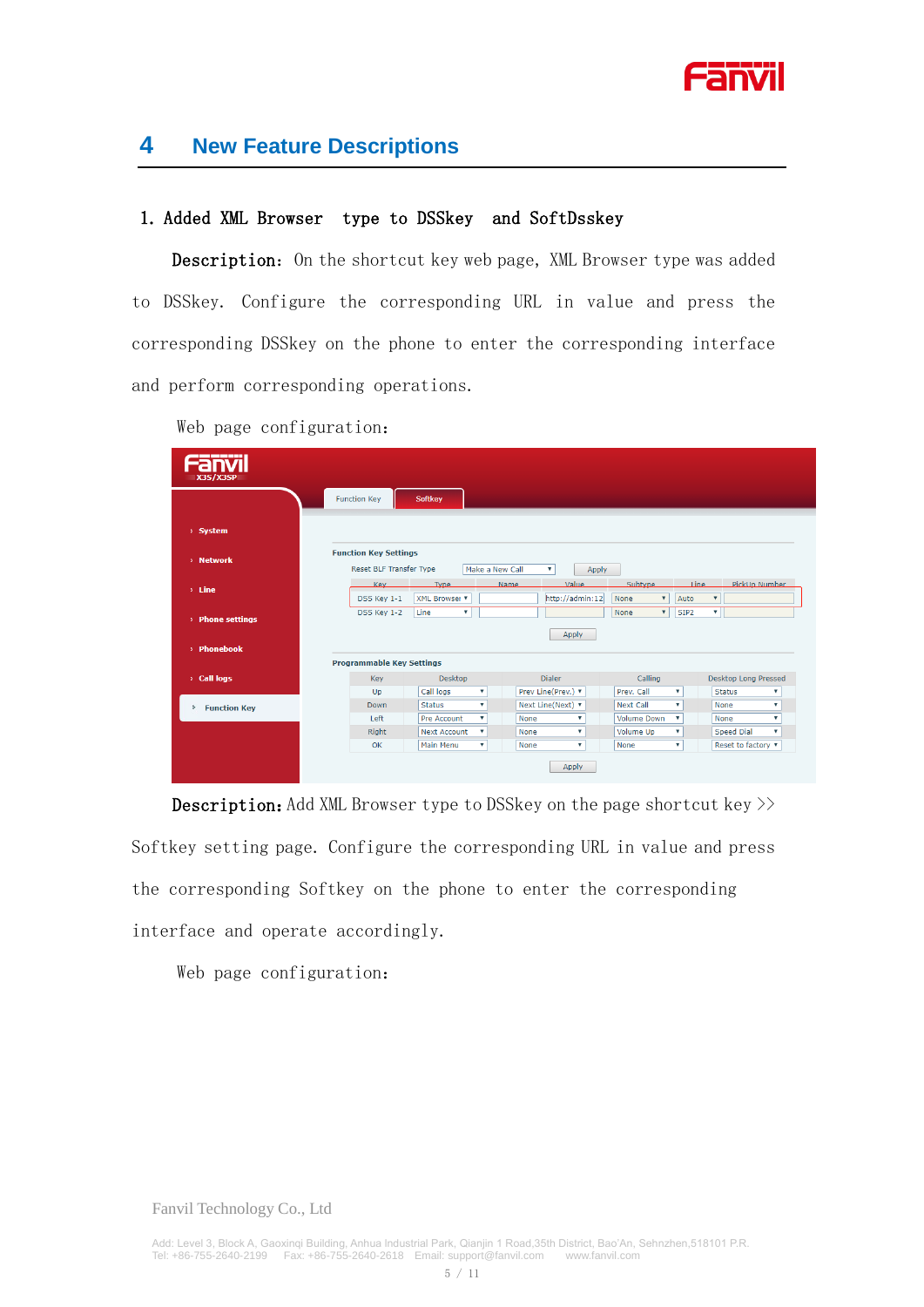

| <b>X3S/X3SP</b>          |                                                                        |                  |                          |                              |                                   |                                   |               |
|--------------------------|------------------------------------------------------------------------|------------------|--------------------------|------------------------------|-----------------------------------|-----------------------------------|---------------|
|                          | <b>Function Key</b>                                                    | Softkey          |                          |                              |                                   |                                   |               |
| > System                 |                                                                        |                  |                          |                              |                                   |                                   |               |
| > Network                | SoftKey Settings                                                       |                  |                          |                              |                                   |                                   |               |
|                          | Softkey Mode                                                           |                  | More                     | $\mathbf{v}$                 | ℯ                                 |                                   |               |
| $>$ Line                 | Softkey Exit Style<br>Screen                                           |                  | Right<br>Call Dialer     | $\overline{\mathbf{v}}$<br>۰ | $\boldsymbol{\Omega}$             |                                   |               |
| > Phone settings         | <b>Unselected Softkeys</b><br>None                                     |                  |                          | <b>Delete</b>                | <b>Selected Softkeys</b>          |                                   |               |
| > Phonebook              | Call Back<br>Clear<br>In.<br>Join                                      |                  |                          | History<br>Dial<br>Exit      |                                   |                                   |               |
| > Call logs              | Missed<br>MWI<br>Next Line(Next)                                       |                  | $\rightarrow$            |                              |                                   |                                   |               |
| <b>Function Key</b><br>× | <b>Dialed</b><br>Pause<br>Phonebook(Dir)<br>Pickup<br>Prev Line(Prev.) |                  |                          |                              |                                   |                                   |               |
|                          | Redial<br>Remote XML(R-XML)                                            |                  | $\overline{\phantom{a}}$ |                              |                                   |                                   |               |
|                          | <b>Soft Function Key Settings</b>                                      |                  | Apply                    |                              |                                   |                                   |               |
|                          | Key                                                                    | Type             | Name                     | Value                        | Subtype                           | Line                              | PickUp Number |
|                          | DSS Key 1                                                              | XML Browser ▼    |                          | ftp://root:123@              | $\pmb{\mathrm{v}}$<br>None        | $\pmb{\mathrm{v}}$<br>Auto        |               |
|                          | DSS Key 2                                                              | ۷<br><b>None</b> |                          |                              | $\pmb{\mathrm{v}}$<br>None        | $\pmb{\mathrm{v}}$<br>Auto        |               |
|                          | DSS Key 3                                                              | ۰<br>None        |                          |                              | $\pmb{\mathrm{v}}$<br>None        | $\pmb{\mathrm{v}}$<br>Auto        |               |
|                          | DSS Key 4                                                              | ۷<br><b>None</b> |                          |                              | $\pmb{\mathrm{v}}$<br>None        | $\pmb{\mathrm{v}}$<br>Auto        |               |
|                          | DSS Key 5                                                              | ۷<br>None        |                          |                              | None<br>$\boldsymbol{\mathrm{v}}$ | $\boldsymbol{\mathrm{v}}$<br>Auto |               |
|                          | DSS Key 6                                                              | None<br>۷        |                          |                              | $\pmb{\mathrm{v}}$<br>None        | Auto<br>$\boldsymbol{\mathrm{v}}$ |               |
|                          | DSS Key 7                                                              | ۰<br><b>None</b> |                          |                              | $\pmb{\mathrm{v}}$<br>None        | $\boldsymbol{\mathrm{v}}$<br>Auto |               |
|                          | DSS Key 8                                                              | ۷<br><b>None</b> |                          |                              | None<br>$\pmb{\mathrm{v}}$        | $\pmb{\mathrm{v}}$<br>Auto        |               |
|                          | DSS Key 9                                                              | None<br>۷        |                          |                              | $\boldsymbol{\mathrm{v}}$<br>None | Auto<br>$\pmb{\mathrm{v}}$        |               |
|                          | DSS Key 10                                                             | ۰<br>None        |                          |                              | $\pmb{\mathrm{v}}$<br>None        | $\boldsymbol{\mathrm{v}}$<br>Auto |               |
|                          |                                                                        |                  |                          | <b>Annly</b>                 |                                   |                                   |               |

## 2. Added pre-call Transfer call logs

Description: Call logs can be viewed on both LCD and web pages.

|                       | Call Forward                                                                           |                                             |                                                                                          |
|-----------------------|----------------------------------------------------------------------------------------|---------------------------------------------|------------------------------------------------------------------------------------------|
|                       |                                                                                        | 10:15:00                                    |                                                                                          |
|                       | $\frac{(-6542)}{(-6542)}$                                                              | 10:14:42                                    |                                                                                          |
|                       | <b>Delete</b><br>Option                                                                | Exit<br><b>Dial</b>                         |                                                                                          |
| X3S/X3SP              |                                                                                        |                                             |                                                                                          |
| > System              |                                                                                        |                                             |                                                                                          |
| > Network             | <b>Call Information</b><br>Call Type: Call forward<br>$\mathbf v$                      |                                             | Page: $1$ $\overline{ }$<br>Previous<br>Next                                             |
| $>$ Line              | Time<br>Call Type<br>$\Box$ Index                                                      | Caller ID<br><b>Contact Name</b>            | Add to<br>Line<br>Duration<br>phonebook                                                  |
| > Phone settings      | $\substack{2018/10/16 \\ 10:15:00}$<br>Call forward<br>▣<br>$\mathbf{1}$<br>2018/10/16 | 6542<br>6542                                | Add<br>00:00:00<br>1                                                                     |
| > Phonebook           | Call forward<br>$\overline{2}$<br>o<br>10:14:42<br>10 <b>v</b> Entries per page        | 6542<br>6542<br><b>Export All</b><br>Export | 00:00:00<br>$\mathbf 1$<br>Add<br>Delete All<br><b>Add to Blacklist</b><br><b>Delete</b> |
| <b>Call logs</b><br>٠ |                                                                                        |                                             |                                                                                          |
| > Function Key        |                                                                                        |                                             |                                                                                          |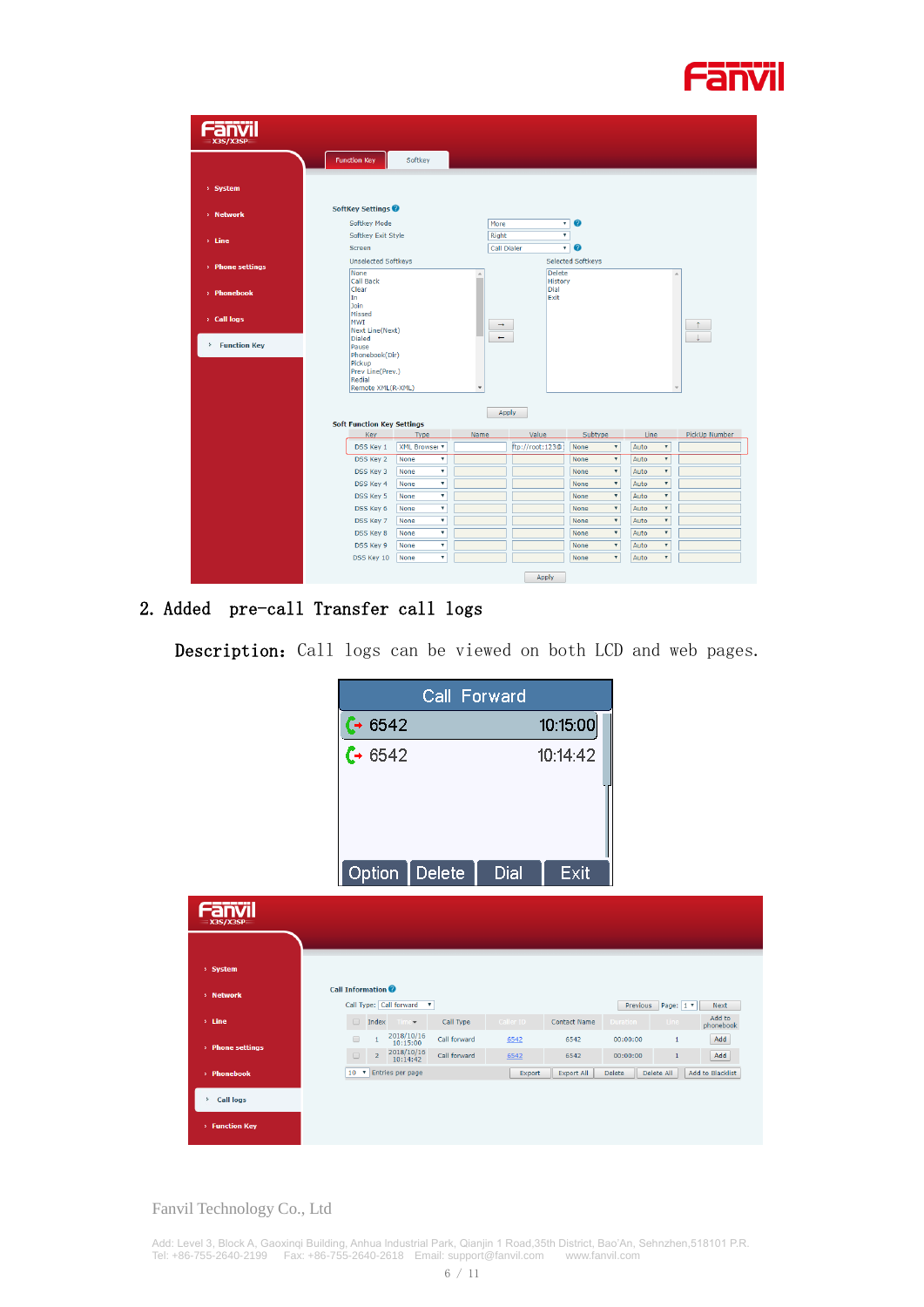

#### 3. Added call logs export function on web page

**Description:** Records can be exported under the website call record  $\gg$ 

call list. Call records are exported in ".csv" format.

Web page configuration:

| <b>PERSON</b><br>$X3S/X3SP =$ |                         |                           |                        |                      |           |                     |                 |              |                     |
|-------------------------------|-------------------------|---------------------------|------------------------|----------------------|-----------|---------------------|-----------------|--------------|---------------------|
| > System                      |                         |                           |                        |                      |           |                     |                 |              |                     |
| > Network                     | <b>Call Information</b> | Call Type: All            |                        | ۰                    |           |                     | Previous        | Page: 1 v    | Next                |
| $>$ Line                      | $\Box$                  | Index                     | Time <sub></sub>       | Call Type            | Caller ID | <b>Contact Name</b> | <b>Duration</b> | Line         | Add to<br>phonebook |
| > Phone settings              | $\Box$                  |                           | 2018/10/16<br>10:15:00 | Call forward         | 6542      | 6542                | 00:00:00        | 1            | Add                 |
|                               | $\Box$                  | $\overline{2}$            | 2018/10/16<br>10:14:42 | Call forward         | 6542      | 6542                | 00:00:00        |              | Add                 |
| <b>Phonebook</b><br>S.        | $\Box$                  | $\overline{3}$            | 2018/10/16<br>10:14:21 | <b>Incoming Call</b> | 6542      | 6542                | 00:00:02        | $\mathbf{1}$ | Add                 |
|                               | $\Box$                  | $\overline{4}$            | 2018/10/16<br>10:14:15 | Missed calls         | 6542      | 6542                | 00:00:00        | 1            | Add                 |
| <b>Call logs</b><br>٠         | ⋒                       | 5                         | 2018/10/16<br>10:14:04 | <b>Incoming Call</b> | 6542      | 6542                | 00:00:02        | 1            | Add                 |
| > Function Key                | $\Box$                  | 6                         | 2018/10/16<br>10:14:00 | Missed calls         | 6542      | 6542                | 00:00:00        |              | Add                 |
|                               | 10                      | $\boldsymbol{\mathrm{v}}$ | Entries per page       |                      | Export    | <b>Export All</b>   | <b>Delete</b>   | Delete All   | Add to Blacklist    |

#### 4. Added login error locking function on web page

**Description:** When a same IP or user error logs into a web page three times, the IP or user will be locked and can be logged back in 5 minutes.

#### 5. Added function to clear call logs when use Agent Logoff

Description: The Agent adds a configuration of whether to clear call records, only checking this configuration at Logoff and, if enabled, clearing all call records, otherwise not. Default is not clearing.

| 4   |    |                          |  |
|-----|----|--------------------------|--|
|     | t? | Logoff and delete accoun |  |
| Yes |    | Cancel                   |  |

#### 6. Added ptime configuration on web page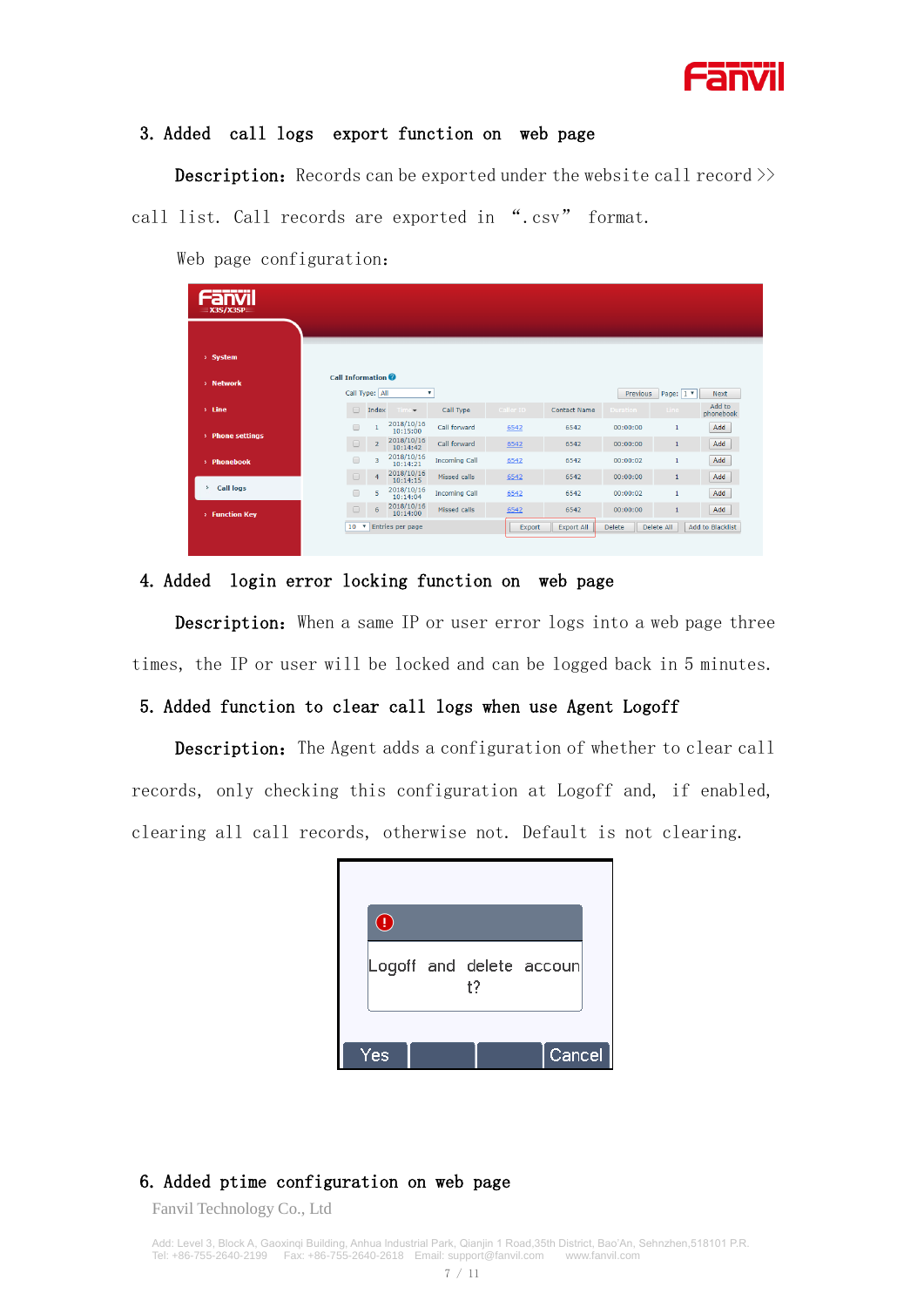

**Description:** On the page line  $\gg$  SIP  $\gg$  advanced setting page, select

to turn on ptime.

Web page configuration:

|                     |                                          |                                       | <b>RTCP-XR</b><br><b>SIP Hotspot</b> |                                          |
|---------------------|------------------------------------------|---------------------------------------|--------------------------------------|------------------------------------------|
|                     | Attswer                                  |                                       | Ariswer                              |                                          |
| > System            | <b>Enable Blocking Anonymous</b><br>Call |                                       | Disable Blocking Anonymous<br>Call   |                                          |
|                     | <b>Enable Send Anonymous</b>             | ℯ                                     | Disable Send Anonymous               |                                          |
| > Network           | <b>Enable Call Waiting</b>               | ℯ                                     | <b>Disable Call Waiting</b>          |                                          |
| > Line              | Specific Server Type                     | COMMON <b>v</b>                       | <b>DNS Mode</b>                      | $\overline{\mathsf{A}}$<br>▾             |
|                     | <b>Registration Expiration</b>           | Second <sup>@</sup><br>3600           | <b>Keep Alive Type</b>               | ▾<br><b>UDP</b><br>$\boldsymbol{\Omega}$ |
| > Phone settings    | Use VPN                                  | $\bullet$ $\bullet$                   | <b>Keep Alive Interval</b>           | Second <sup>@</sup><br>30                |
|                     | Use STUN                                 | $\Box$ $\Omega$                       | <b>Sync Clock Time</b>               | $\Box$ $\Omega$                          |
| > Phonebook         | Convert URI                              | $\bullet$ $\bullet$                   | <b>Enable Session Timer</b>          | $\Box$ $\Omega$                          |
|                     | <b>DTMF Type</b>                         | RFC2833 <b>v</b><br>$\bullet$         | <b>Session Timeout</b>               | o<br>Second <sup>2</sup>                 |
|                     | <b>DTMF SIP INFO Mode</b>                | Send $10/1$ $\blacktriangledown$<br>Ø | <b>Enable Rport</b>                  | $\overline{\mathcal{L}}$<br>$\bullet$    |
| > Call logs         | <b>Transportation Protocol</b>           | <b>UDP</b><br>$\mathbf{v}$<br>Q       | <b>Enable PRACK</b>                  | ✔                                        |
|                     | <b>SIP Version</b>                       | RFC3261 <b>v</b><br>$\bullet$         | <b>Keep Authentication</b>           | π.                                       |
| <b>Function Key</b> | Caller ID Header                         | PAI-RPID- <b>v</b>                    | <b>Auto TCP</b>                      | n.                                       |
|                     | <b>Enable Strict Proxy</b>               | $\Box$ $\Omega$                       | <b>Enable Feature Sync</b>           | □ ⊘                                      |
|                     | Enable user=phone                        | $\sqrt{2}$                            | Enable GRUU                          | Π ⊘                                      |
|                     | <b>Enable SCA</b>                        | Π Θ                                   | <b>BLE Server</b>                    |                                          |
|                     | <b>Enable BLF List</b>                   | $\Box$ $\Omega$                       | <b>BLF List Number</b>               |                                          |
|                     | <b>RTP Encryption</b>                    | $\Box$ $\Omega$                       |                                      |                                          |
|                     | <b>Enable Mute</b>                       | $\Box$ $\Omega$                       |                                      |                                          |
|                     | VQ name                                  |                                       | VQ address                           |                                          |
|                     | VQ port                                  | 5060                                  | VQ Http/Https server                 |                                          |
|                     | uaCSTA Number                            |                                       | <b>Enable ChgPort</b>                | $\blacktriangledown$                     |
|                     | Flash Mode                               | Normal <b>v</b>                       | Use Tel Call                         | $\qquad \qquad \Box$                     |
|                     | Flash Info Content-Type                  |                                       | Flash Info Content-Body              |                                          |
|                     | Deal 180                                 | $\blacktriangledown$                  | <b>Enable MAC Header</b>             | $\Box$                                   |
|                     | Enable Register MAC Header               | $\Box$                                | BLF dialog strictly matched          | $\blacktriangledown$                     |
|                     | PTime(ms)                                | Disabled <b>v</b>                     |                                      |                                          |
|                     |                                          | <b>Disabled</b><br>10                 |                                      |                                          |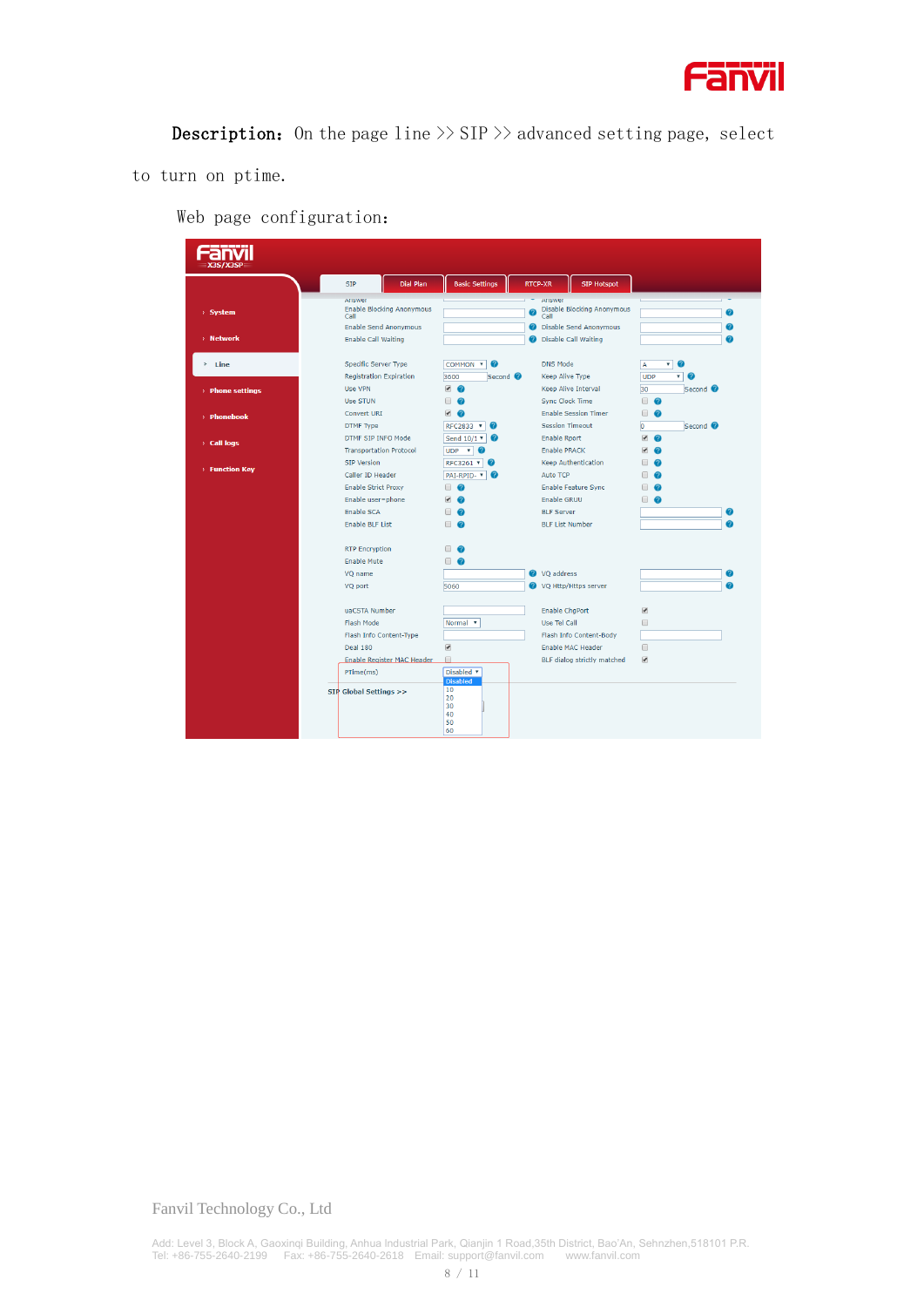

## **5 Optimization Descriptions**

#### 1. Optimized Transfer and Conference interface Call busy prompts.

Description: When the phone is transferred and Conference, the LCD

prompt is modified to be busy.

The modified interface is as follow:



#### 2. Remove RTP Encryption key configuration from web pages.

**Description:** On the web line  $\gg$  SIP  $\gg$  advanced setup Configure RTP.

| X3S/X3SP         |                                                                                     |                   |                                                        |                     |                |                                    |                                                             |                          |                                             |                        |
|------------------|-------------------------------------------------------------------------------------|-------------------|--------------------------------------------------------|---------------------|----------------|------------------------------------|-------------------------------------------------------------|--------------------------|---------------------------------------------|------------------------|
|                  | <b>STP</b>                                                                          | <b>Dial Plant</b> | <b>Basic Settings</b>                                  |                     | <b>RTCP-XR</b> |                                    | <b>SIP Hotspot</b>                                          |                          |                                             |                        |
| > System         | Attswer<br><b>Enable Blocking Anonymous</b><br>Call<br><b>Enable Send Anonymous</b> |                   |                                                        |                     | Ø              | Ariswer<br>Call                    | Disable Blocking Anonymous<br><b>Disable Send Anonymous</b> |                          |                                             | $\bullet$<br>$\bullet$ |
| > Network        | <b>Enable Call Waiting</b>                                                          |                   |                                                        |                     |                |                                    | <b>2</b> Disable Call Waiting                               |                          |                                             | $\bullet$              |
| $>$ Line         | <b>Specific Server Type</b><br><b>Registration Expiration</b>                       |                   | COMMON <b>v</b><br>$\bullet$<br>3600                   | Second <sup>0</sup> |                | DNS Mode<br><b>Keep Alive Type</b> |                                                             | А<br><b>UDP</b>          | $\bullet$<br>v<br>$\bullet$<br>$\mathbf{v}$ |                        |
| > Phone settings | Use VPN                                                                             |                   | $\sqrt{2}$                                             |                     |                |                                    | <b>Keep Alive Interval</b>                                  | 30                       | Second <sup>2</sup>                         |                        |
|                  | <b>Use STUN</b>                                                                     |                   | ⋒<br>0                                                 |                     |                | <b>Sync Clock Time</b>             |                                                             | $\Box$                   | $\bullet$                                   |                        |
| > Phonebook      | Convert URI                                                                         |                   | $\overline{\mathcal{L}}$<br>$\bullet$                  |                     |                |                                    | <b>Enable Session Timer</b>                                 | 8                        | $\bullet$                                   |                        |
|                  | <b>DTMF Type</b>                                                                    |                   | <b>RFC2833</b><br>$\bullet$<br>$\overline{\mathbf{v}}$ |                     |                |                                    | <b>Session Timeout</b>                                      | lo.                      | Second <sup>2</sup>                         |                        |
| <b>Call logs</b> | DTMF SIP INFO Mode                                                                  |                   | Send 10/1 ▼<br>$\bullet$                               |                     |                | <b>Enable Rport</b>                |                                                             | $\blacktriangledown$     | $\bullet$                                   |                        |
|                  | <b>Transportation Protocol</b>                                                      |                   | $\bullet$<br><b>UDP</b><br>$\boldsymbol{\mathrm{v}}$   |                     |                | <b>Enable PRACK</b>                |                                                             | $\overline{\mathcal{L}}$ | $\bullet$                                   |                        |
| > Function Key   | <b>SIP Version</b>                                                                  |                   | RFC3261 V<br>$\bullet$                                 |                     |                |                                    | <b>Keep Authentication</b>                                  | n.                       | $\bullet$                                   |                        |
|                  | Caller ID Header                                                                    |                   | PAI-RPID- <b>v</b><br>$\bullet$                        |                     |                | Auto TCP                           |                                                             | n.                       | $\bullet$                                   |                        |
|                  | <b>Enable Strict Proxy</b>                                                          |                   | $\bullet$<br>m.                                        |                     |                |                                    | <b>Enable Feature Sync</b>                                  | n.                       | $\bullet$                                   |                        |
|                  | Enable user=phone                                                                   |                   | $\overline{\mathbf{v}}$<br>0                           |                     |                | Enable GRUU                        |                                                             | $\Box$ $\Omega$          |                                             |                        |
|                  | <b>Enable SCA</b>                                                                   |                   | ⋒<br>0                                                 |                     |                | <b>BLF Server</b>                  |                                                             |                          |                                             | ℯ                      |
|                  | <b>Enable BLF List</b>                                                              |                   | ▣<br>Ω                                                 |                     |                | <b>BLF List Number</b>             |                                                             |                          |                                             | ℯ                      |
|                  | <b>RTP Encryption</b>                                                               |                   | $\qquad \qquad \Box$<br>$\bullet$                      |                     |                |                                    |                                                             |                          |                                             |                        |
|                  | <b>Enable Mute</b>                                                                  |                   | $\Box$<br>$\bullet$                                    |                     |                |                                    |                                                             |                          |                                             |                        |
|                  | VO name                                                                             |                   |                                                        |                     |                | VO address                         |                                                             |                          |                                             | $\bullet$              |
|                  | VQ port                                                                             |                   | 5060                                                   |                     |                |                                    | VQ Http/Https server                                        |                          |                                             | 0                      |

New web page configuration:

### Old web page configuration: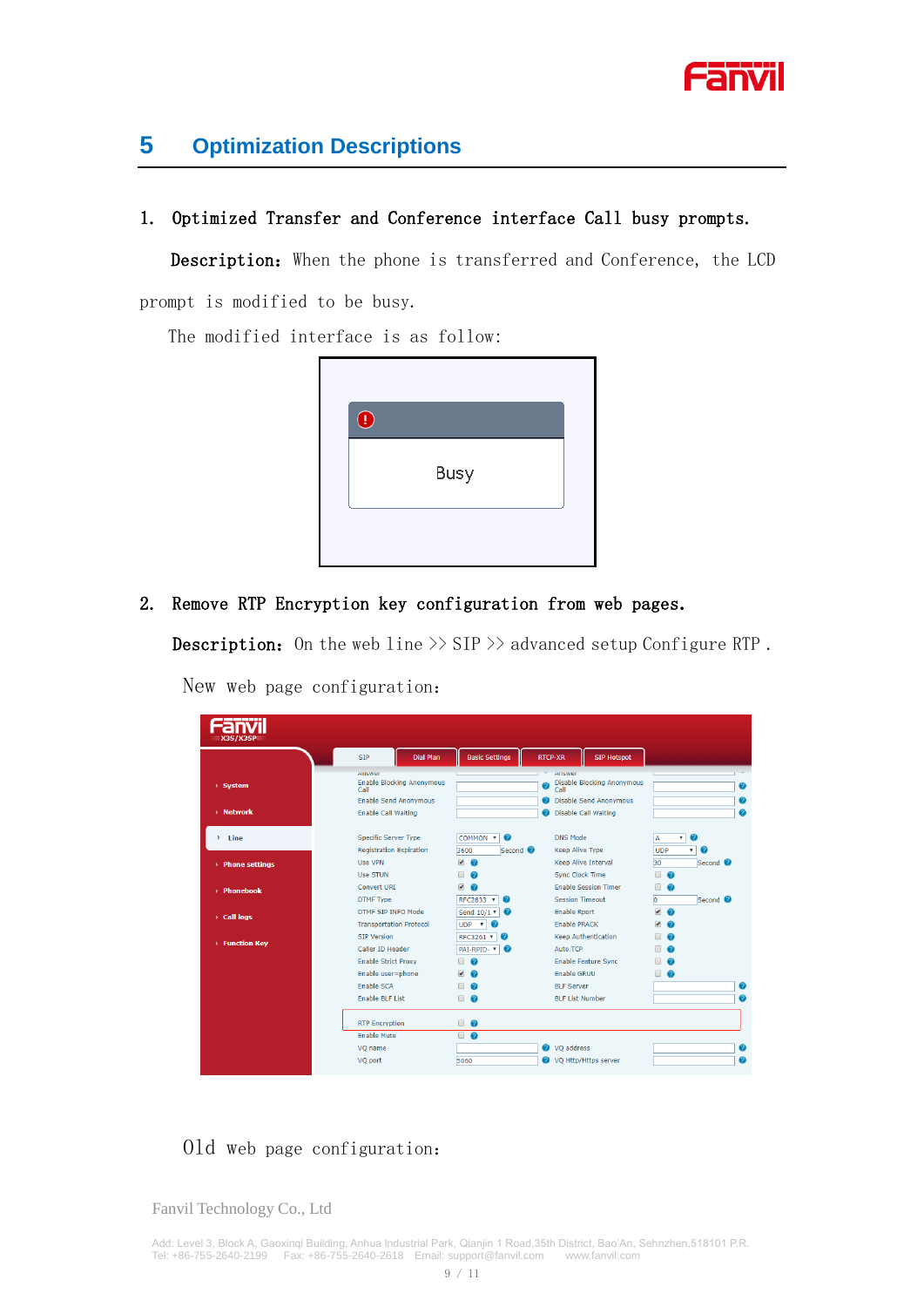

|                     | <b>Dial Plan</b><br><b>SIP</b>           | <b>Basic Settings</b>           | <b>RTCP-XR</b> | <b>SIP Hotspot</b>                          |                                                   |                     |   |
|---------------------|------------------------------------------|---------------------------------|----------------|---------------------------------------------|---------------------------------------------------|---------------------|---|
| > System            | Enable Call Forward on No.<br>Answer     |                                 | Θ              | Disable Call Forward on No<br><b>Answer</b> |                                                   |                     | 0 |
|                     | <b>Enable Blocking Anonymous</b><br>Call |                                 |                | <b>Disable Blocking Anonymous</b><br>Call   |                                                   |                     | 0 |
| > Network           | <b>Enable Send Anonymous</b>             |                                 | Ø              | Disable Send Anonymous                      |                                                   |                     | 2 |
|                     | <b>Enable Call Waiting</b>               |                                 |                | Disable Call Waiting                        |                                                   |                     | ❼ |
|                     |                                          |                                 |                |                                             |                                                   |                     |   |
|                     | <b>Specific Server Type</b>              | COMMON V<br>$\bullet$           |                | <b>DNS Mode</b>                             | ۷<br>А                                            | Ø                   |   |
| > Phone settings    | <b>Registration Expiration</b>           | Second $\bullet$<br>3600        |                | <b>Keep Alive Type</b>                      | <b>UDP</b>                                        | $\bullet$<br>۷      |   |
|                     | Use VPN                                  | $\sqrt{2}$                      |                | <b>Keep Alive Interval</b>                  | 30                                                | Second <sup>6</sup> |   |
| > Phonebook         | Use STUN                                 | Π.<br>$\bullet$                 |                | Sync Clock Time                             | $\Box$ $\Omega$                                   |                     |   |
|                     | Convert URT                              | $\sqrt{2}$                      |                | <b>Enable Session Timer</b>                 | $\Box$<br>$\bullet$                               |                     |   |
| Call logs           | <b>DTMF Type</b>                         | RFC2833<br>Ø<br>۰               |                | <b>Session Timeout</b>                      | <b>o</b>                                          | Second <sup>2</sup> |   |
|                     | DTMF SIP INFO Mode                       | Send $10/1$ $\bullet$           |                | <b>Enable Rport</b>                         | $\overline{\mathcal{L}}$<br>$\boldsymbol{\Omega}$ |                     |   |
|                     | <b>Transportation Protocol</b>           | $UDP$ $*$                       |                | <b>Enable PRACK</b>                         |                                                   |                     |   |
| <b>Function Key</b> | <b>SIP Version</b>                       | RFC3261 V<br>☎                  |                | <b>Keep Authentication</b>                  |                                                   |                     |   |
|                     | Caller ID Header                         | PAI-RPID- <b>v</b><br>$\bullet$ |                | Auto TCP                                    |                                                   |                     |   |
|                     | <b>Enable Strict Proxy</b>               | □ ⊘                             |                | <b>Enable Feature Sync</b>                  |                                                   |                     |   |
|                     | Enable user=phone                        | $\sqrt{2}$                      |                | <b>Enable GRUU</b>                          | Ω.<br>$\bullet$                                   |                     |   |
|                     | <b>Enable SCA</b>                        | Π.<br>$\bullet$                 |                | <b>BI F Server</b>                          |                                                   |                     | 0 |
|                     | Enable BLF List                          | $\Box$ $\Omega$                 |                | <b>BLF List Number</b>                      |                                                   |                     | ℯ |
|                     | <b>RTP Encryption</b>                    | $\Box$ $\Omega$                 |                | <b>RTP Encryption Key</b>                   |                                                   |                     | 0 |
|                     | <b>Enable Mute</b>                       | ■ ⊘                             |                |                                             |                                                   |                     |   |
|                     | VO name                                  |                                 |                | VQ address                                  |                                                   |                     | 0 |
|                     | VQ port                                  | 5060                            |                | VQ Http/Https server                        |                                                   |                     | 2 |

#### 3. Remove NC export from web pages.

**Description:** Export the NC configuration on the web system  $\gg$  system configuration  $\gg$  export configuration page.

Fanvil Configurations Upgrade **Auto Provision Tools** Information Account  $\rightarrow$  System **Export Configurations**  $\rightarrow$  Network Right click here to SAVE configurations in 'txt' format. Right click here to SAVE configurations in 'xml' format.  $>$  Line Import Configurations Configuration file: Select Import Reset to factory defaults Click the [Reset] button to reset the phone to factory defaults. ALL USER'S DATA WILL BE LOST AFTER RESET!  $\rightarrow$  Call logs Clear ETC File  ${\small \textsf{Clear Contact}} \ \ \textcolor{red}{\blacksquare}$ Function Key Clear Call Records  ${\small \begin{tabular}{|c|c|c|} \hline & \textbf{Reset} & \textbf{.} \\\hline \end{tabular}}$ 

New web page configuration:

## Old web page configuration: